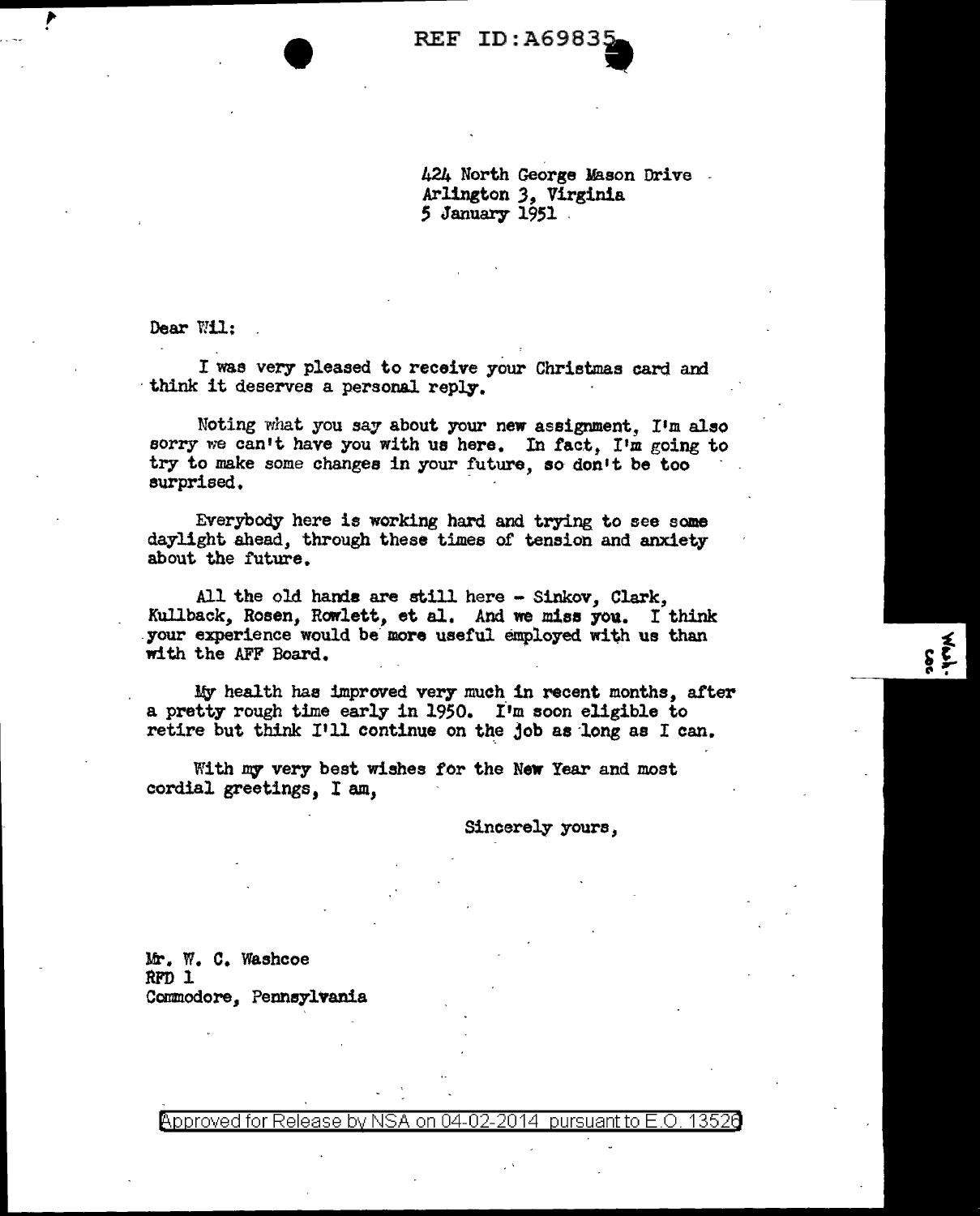ESECH 100 : A698335

W<sup>°</sup>C Washcoe RFD 1 Commodore, Pa

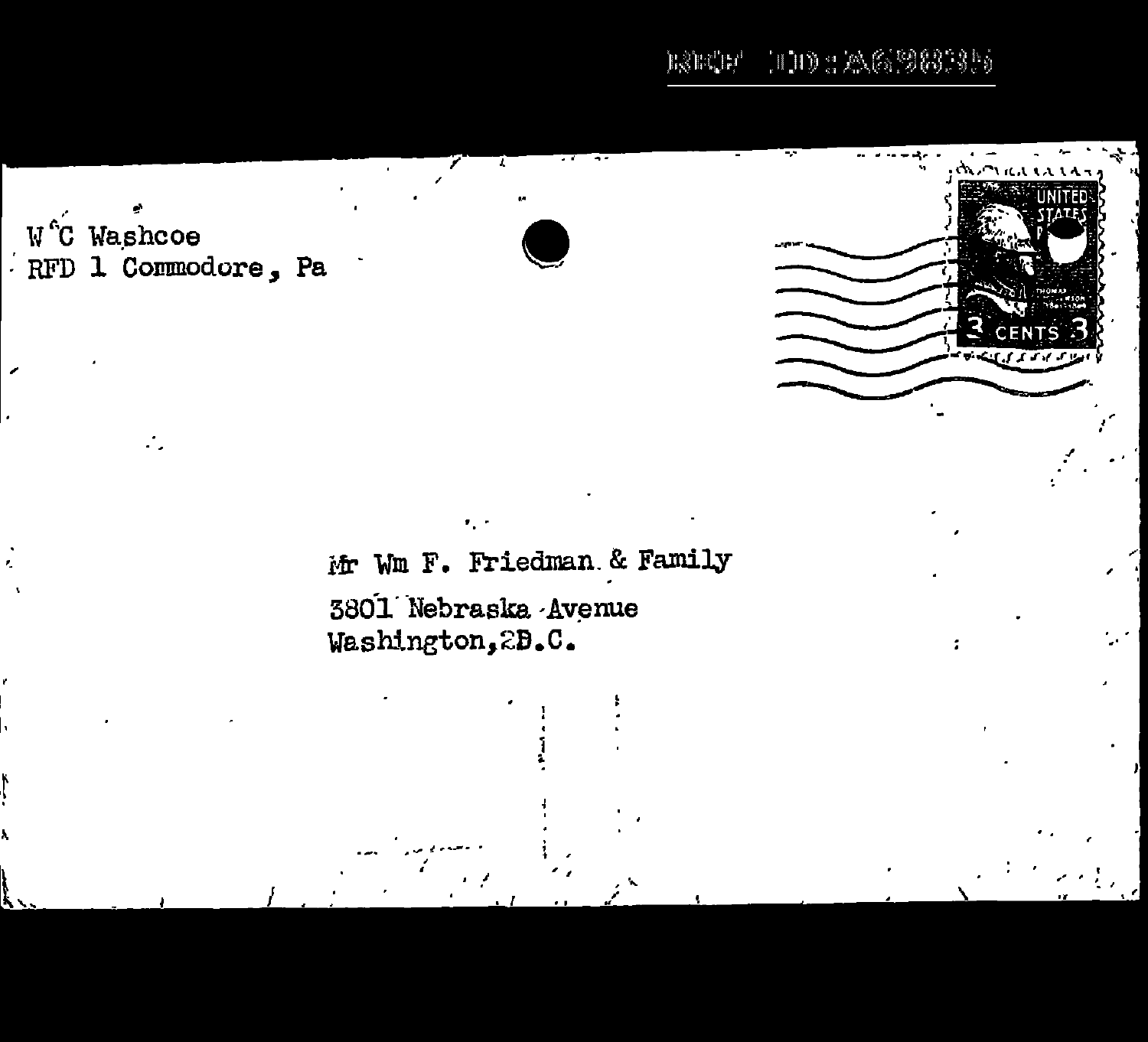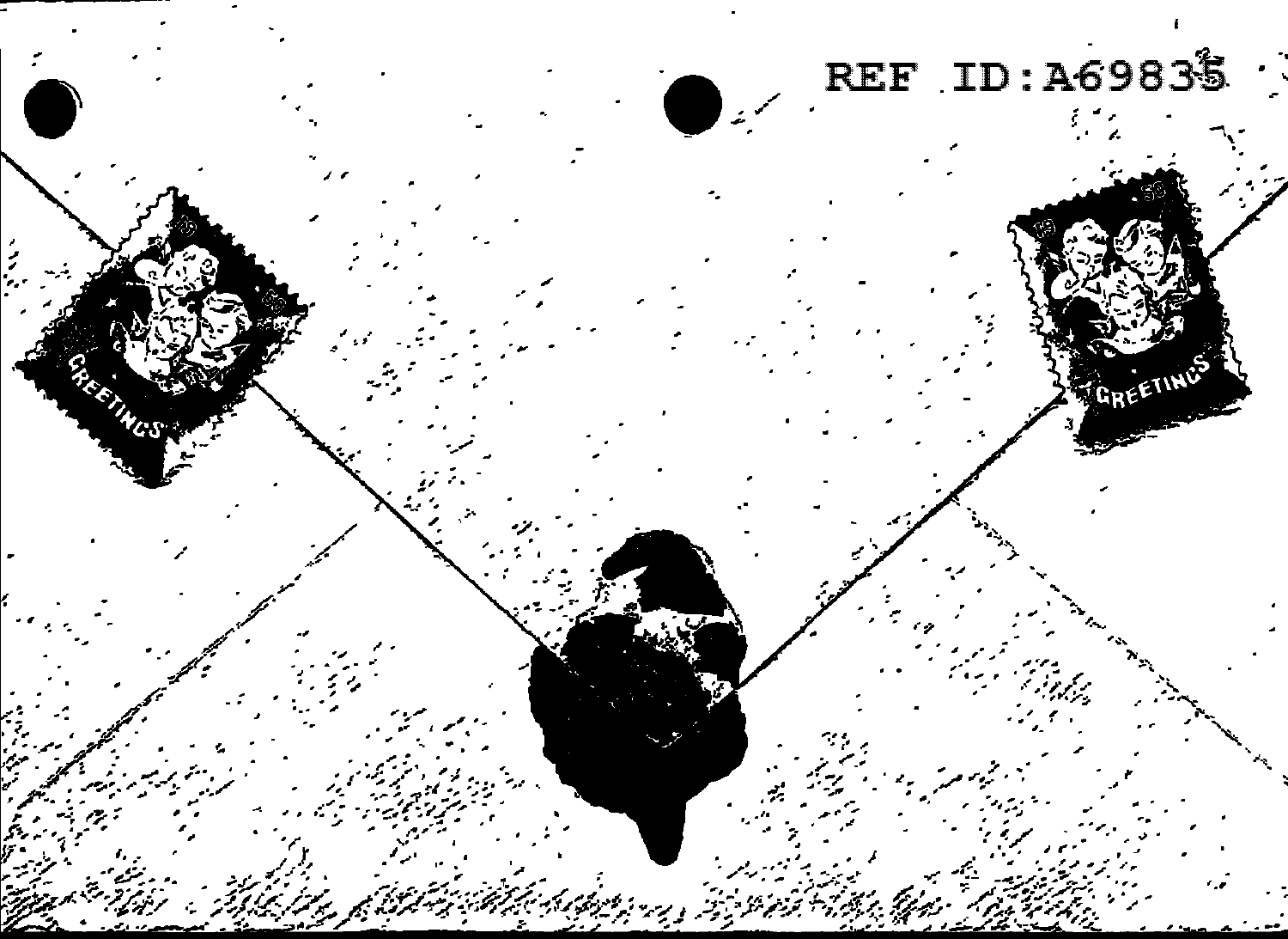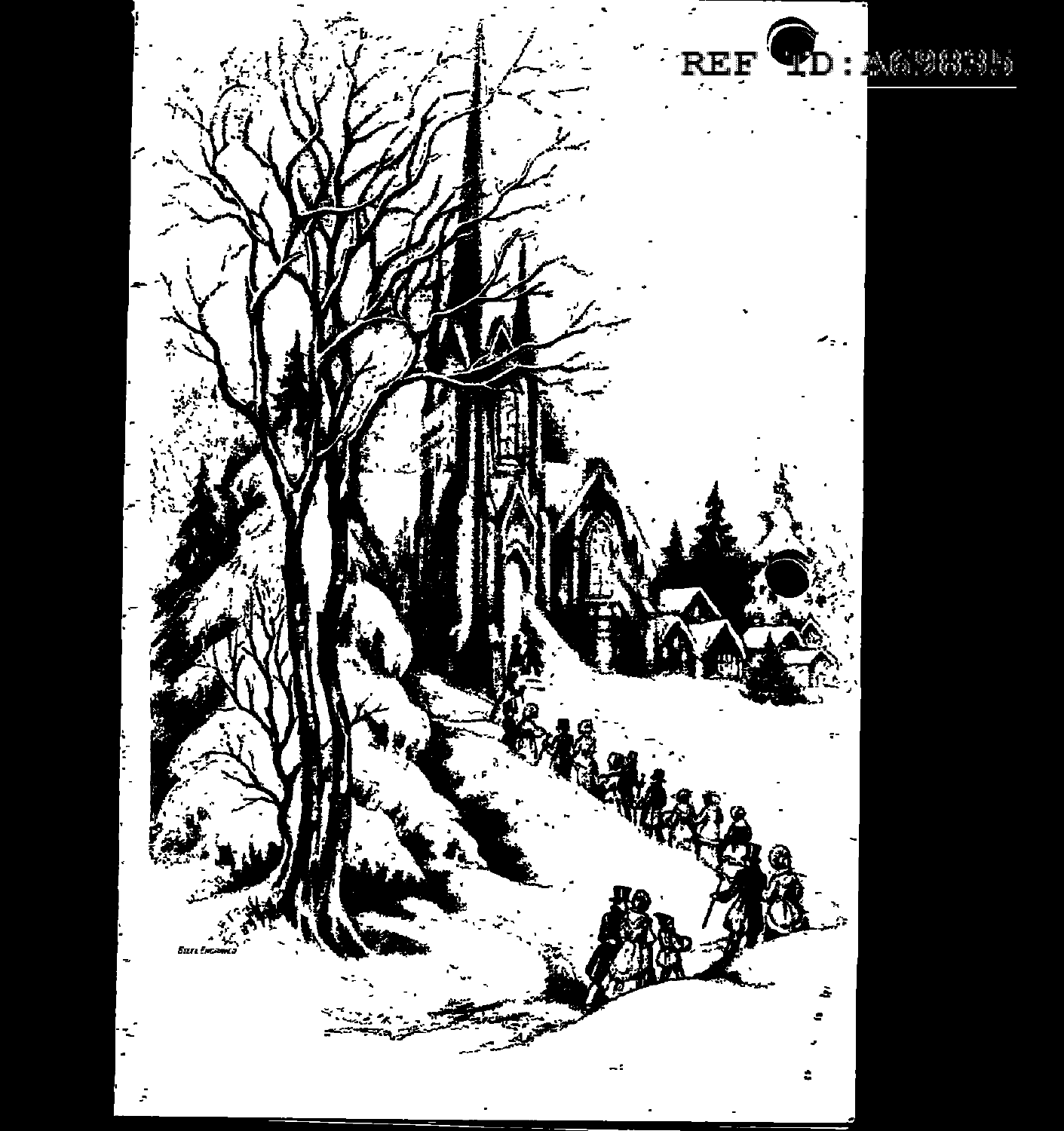